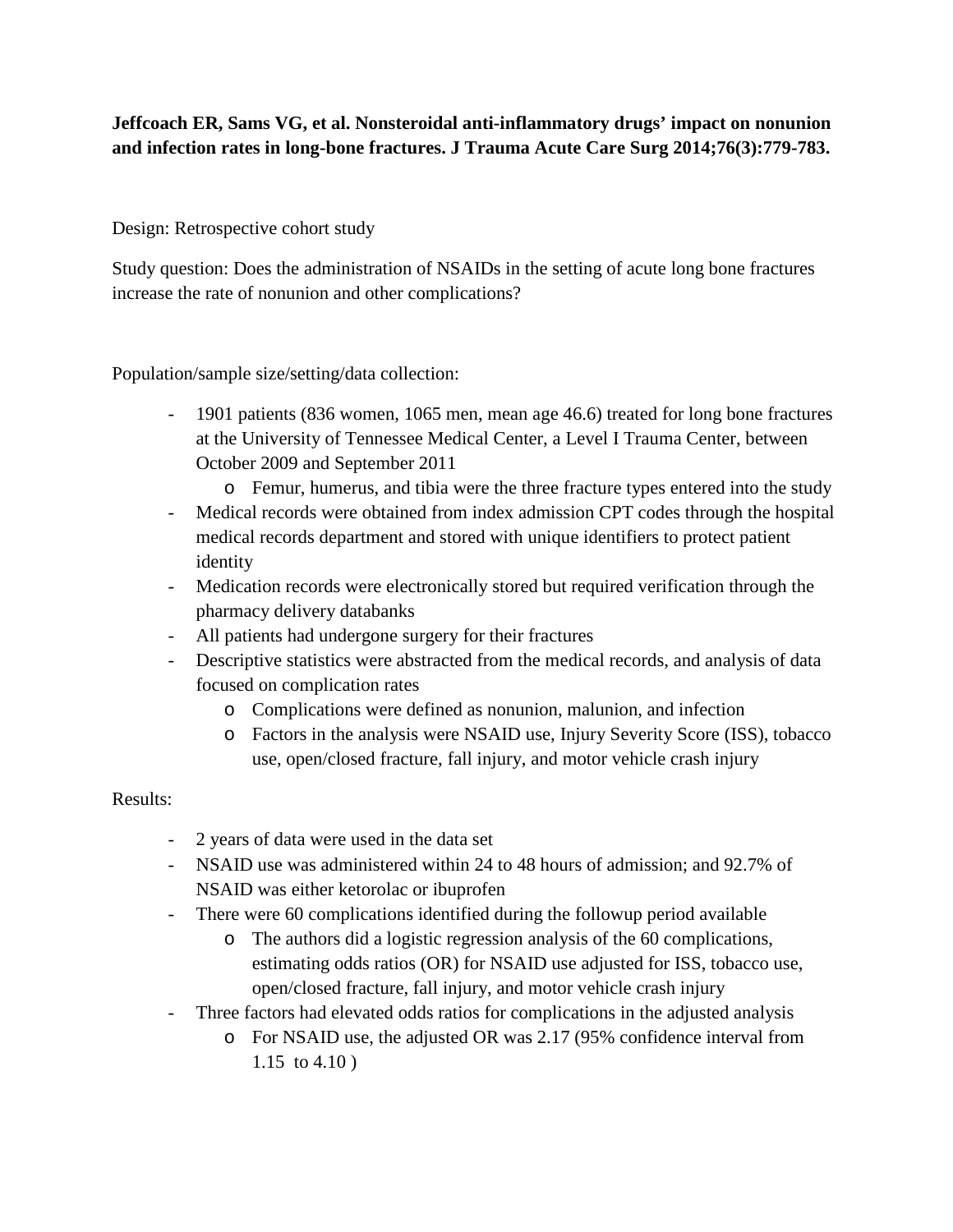- o For tobacco use, the adjusted OR was 3.19 (95% confidence interval from 1.84 to 5.53 )
- o For open fracture, the adjusted OR was 3.11 (95% confidence interval from 1.60 to 6.03 )
- o The adjusted OR for ISS was 1.01 (95% confidence interval from 0.99 to 1.04 )
- o For fall injury, the adjusted OR was 0.37 (95% confidence interval from 0.17 to 0.79 )
- o For motor vehicle crash, the adjusted OR was 0.51 (95% confidence interval from 0.27 to 0.96 )

Authors' conclusions:

- NSAIDs increase the risk of poor bone healing when administered early in the treatment of long bone fractures
- Smoking also inhibits bone healing of long bone fractures
- NSAIDs should be avoided and smoking curtailed after a long bone fracture occurs
- Some factors could not be assessed, such as techniques used, timing of fracture repair, concurrent injuries, medical condition, and calcium deficiency

## Comments:

- Two years of data were obtained, but the timing of the assessment of complications was not uniform and was not very clear
	- o Malunion and nonunion would require a longer period of observation than most infections, but the determination that a fracture has not healed would require at least several months
- NSAID use was entered as either present or absent; the dosage of NSAID was not entered as a continuous variable
- The Injury Severity Score (ISS) which was a covariate in the analysis, may not have been correctly analyzed
	- o The statistical analysis of ISS was point biserial correlation
	- o This treats ISS as a binary variable with only two values, which appear to have been designated as 9.00 versus 10.00
	- o ISS is an ordinal variable with values on a scale which usually has a minimum of 0 and a maximum of 75
	- o Concurrent injuries, which the authors said were not tested, are reflected in the ISS; for example, any concurrent injuries of the chest, head, or abdomen would figure into the ISS which could have been entered into the analysis of the risk factors for complications
	- o There were other binary factors in the logistic regression analysis (tobacco use, open fracture, fall injury and motor vehicle crash injury), and these had